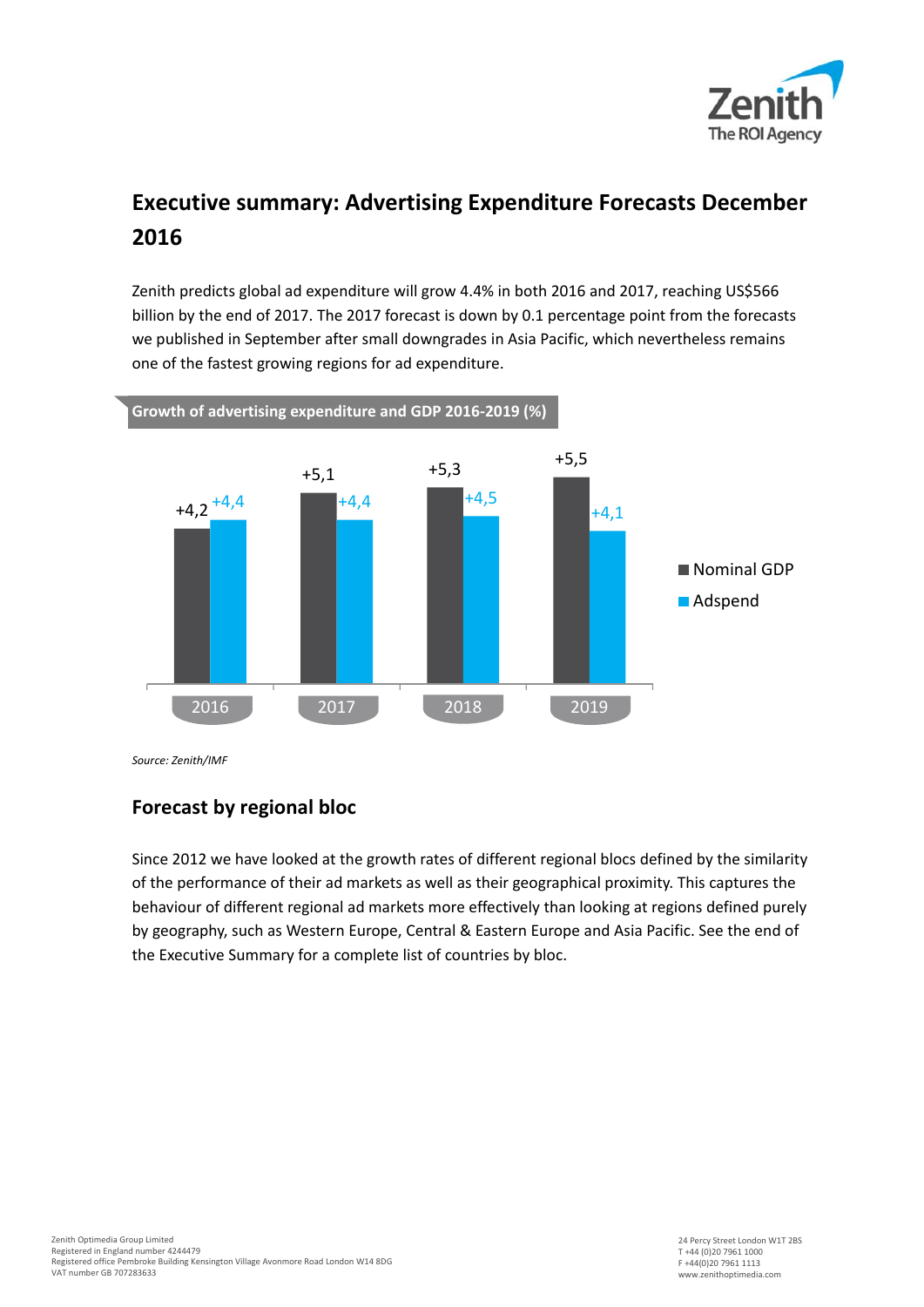



*Source: Zenith* 

#### **Western & Central Europe**

Western & Central Europe was one of the regions most affected by the financial crisis of 2008- 2009, which then turned into the eurozone crisis. The eurozone crisis is not definitively over – Greece's debts are still unsustainably high, for example – but the region's ad market has been enjoying solid recovery since 2014, after which adspend has grown at about 4% a year. We expect adspend growth to remain at a similar rate (an average of 3.9% a year) for the rest of our forecast period.

The UK, the stand-out growth market for the last four years, is now slowing down. This began before the vote to leave the European Union in June, but the 'Brexit' result is likely to further weaken growth over the next few years. We forecast 5.0% growth in UK adspend this year, down from 9.2% in 2015, and 3%-4% growth to 2019. Faster growth from Spain (which we expect to accelerate from 4.8% growth in 2016 to 6.5% in 2019), Sweden (which we expect to accelerate from 7.6% to 9.1% over the same period) and to an extent France (which we expect to accelerate from 0.9% to 1.2%) should help compensate.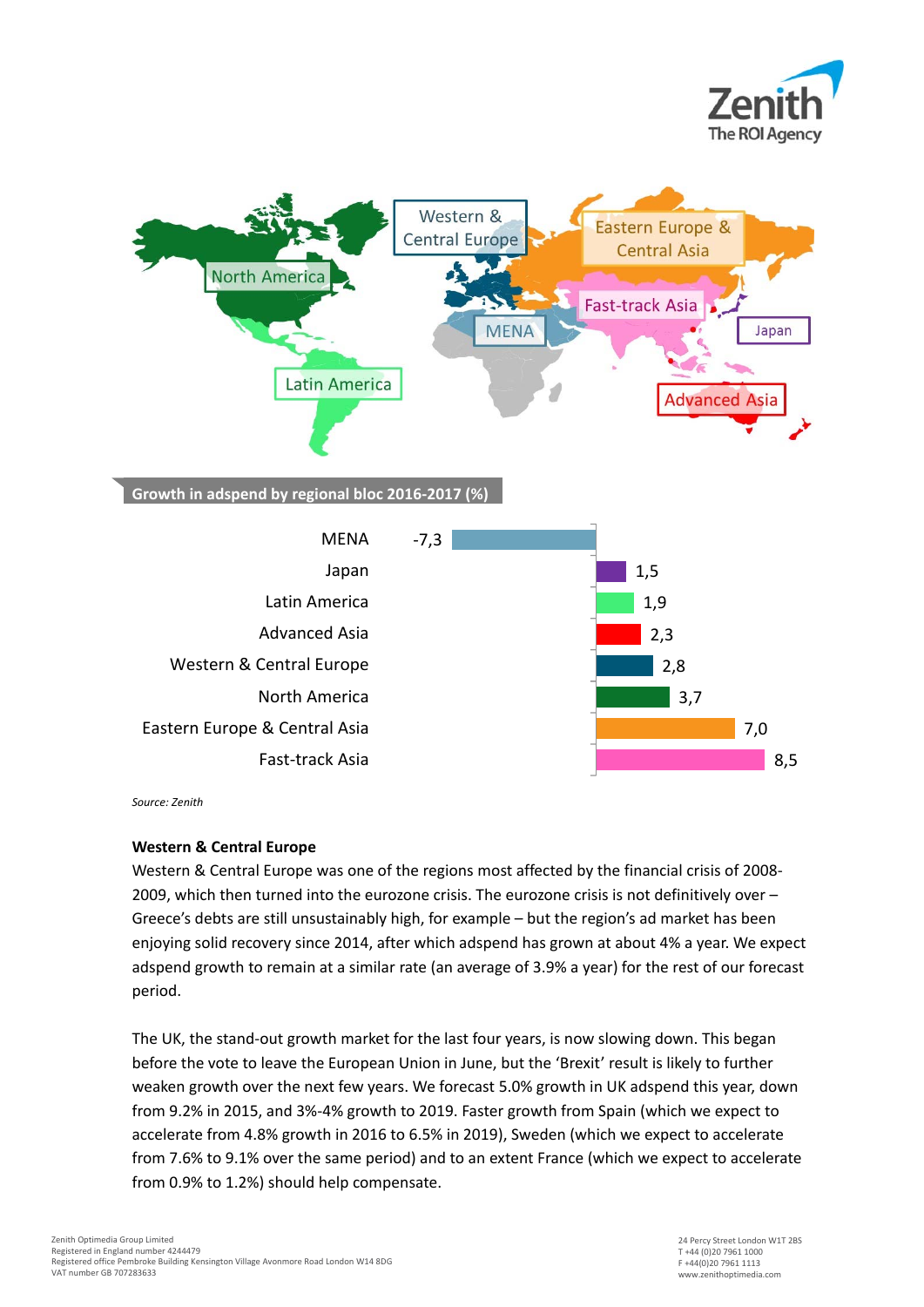

#### **Eastern Europe & Central Asia**

Eastern European advertising markets, such as Russia and Turkey, generally recovered quickly after the 2009 downturn and continued their healthy pace of growth, largely (though not entirely) unaffected by the problems in the eurozone for the next four years. Their near neighbours in Central Asia, such as Azerbaijan and Kazakhstan, have behaved very similarly, so we have gathered them together under the Eastern Europe & Central Asia bloc. This bloc grew 11.5% in 2013.

The conflict in Ukraine severely disrupted the domestic ad market, while Russia suffered from sanctions imposed by the US and the EU, the sanctions it imposed in response, and a withdrawal of international investment. These shocks were exacerbated by a sharp drop in the price of oil – which accounted for 70% of Russia's exports in 2014 – and devaluation of the Ukrainian and Russian currencies. These problems then spread to Belarus, whose main trading partner is Russia by some distance. In 2015 adspend shrank by 43% in Ukraine, 28% in Belarus and 9% in Russia. Russia's ad market proved more resilient than we feared, and having avoided collapse in 2015 is staging a recovery in 2016. We forecast 8% growth in Russia this year, 10% growth in Belarus, and 2% growth in Ukraine. Russia should maintain a similar pace of growth in 2017, but we expect both Belarus and Ukraine to accelerate to 19% growth.

Overall we expect adspend in Eastern Europe & Central Asia to grow 1.4% in 2016, after 7.3% decline in 2015, and then pick up to an average of 6.3% a year for the rest of our forecast period.

#### **Japan**

Japan behaves differently enough from other markets in Asia to be treated separately. Despite recent measures of economic stimulus, Japan remains stuck in its rut of persistent low growth. We forecast average adspend growth of 1.8% a year between 2016 and 2019, after 1.3% growth this year.

#### **Advanced Asia**

Apart from Japan, there are five countries in Asia with developed economies and advanced ad markets that we have placed in a group called Advanced Asia: Australia, New Zealand, Hong Kong, Singapore and South Korea. We estimate 2015 growth here at 5.3%, the best performance since 2011, but forecast growth to slip back to 1.4% in 2016. Australia and Singapore have faced tough comparatives – Australia after an extremely strong year in 2015, and Singapore after its 50th birthday celebrations – while Hong Kong has suffered from a drop in shoppers visiting from mainland China. After this year we expect Advanced Asia to maintain a growth rate averaging 2.6% a year through to 2019.

#### **Fast-track Asia**

We characterise the rest of Asia as Fast-track Asia (China, India, Indonesia, Malaysia, Pakistan, Philippines, Taiwan, Thailand and Vietnam). These economies are growing extremely rapidly as they adopt Western technology and practices, while benefiting from the rapid inflow of funds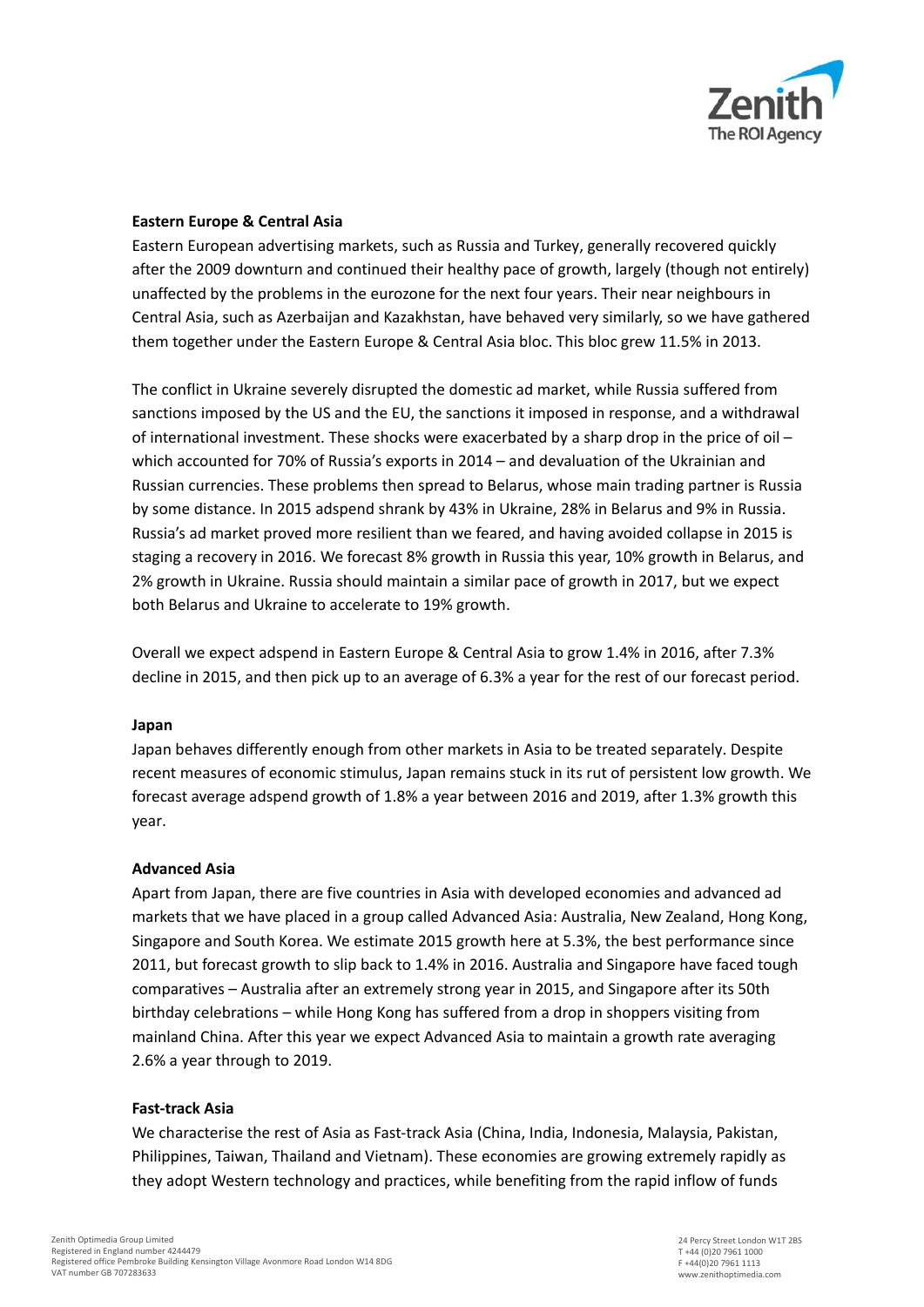

from investors hoping to tap into this growth. Fast-track Asia barely noticed the 2009 downturn (ad expenditure grew by 7.9% that year) and since then has grown very strongly, ending 2015 up an estimated 9.6%. However, the Chinese economy – the main engine of growth in Fast-track Asia – is slowing down after years of blistering growth, and the ad market is slowing alongside it. China accounts for 74% of adspend in Fast-track Asia, so its slowdown naturally has a large effect on the region as a whole. We expect ad expenditure in Fast-track Asia to grow 9.3% in 2016, and at an average rate of 8.0% a year between 2016 and 2019, down from 10.8% a year between 2011 and 2016.

We have not changed the definition of North America, Latin America or the Middle East & North Africa (MENA) in this analysis.

#### **North America**

North America was the first region to suffer the effects of the financial crisis, but it was also quick to recover, and adspend in North America was more robust than in Western & Central Europe between 2012 and 2014. This changed in 2015 as the European markets most affected by the eurozone crisis recovered rapidly, while declining network television ratings eroded US adspend growth. US networks have had a good year so far in 2016, thanks to high spending by pharmaceutical and packaged goods advertisers, and expenditure on US social media has accelerated. We estimate that North American adspend grew 4.3% in 2016, compared to 3.7% in Western & Central Europe. For the rest of our forecast period we forecast North America to grow by 3.4% a year, slightly behind Western & Central Europe's 3.9%.

#### **Latin America**

Argentina, Brazil, Ecuador and Venezuela (which account for 56% of Latin American advertising expenditure) are currently suffering recession, compounded by rapid devaluation in Argentina and full-blown crisis in Venezuela. In December last year the Argentinean government lifted its exchange rate controls, leading to an immediate 30% devaluation of the currency, followed by further declines this year. Meanwhile Venezuela is running out of basic supplies and is heading for hyperinflation. We forecast Latin American advertising expenditure to shrink 0.7% in 2016, down from 6.3% growth in 2015, followed by mild recovery to 2019, with an average of 1.7% growth a year.

#### **MENA**

The drop in oil prices in 2014 has had a severe effect on the economies in MENA, and has prompted advertisers to cut back their budgets in anticipation of lower consumer demand. Political turmoil and conflict have further shaken advertisers' confidence in the region. We forecast an 11.8% drop in adspend in MENA this year, followed by further declines of 7.3% in 2017, 4.2% in 2018 and 3.0% in 2019, averaging out at a 4.9% annual decline to 2019.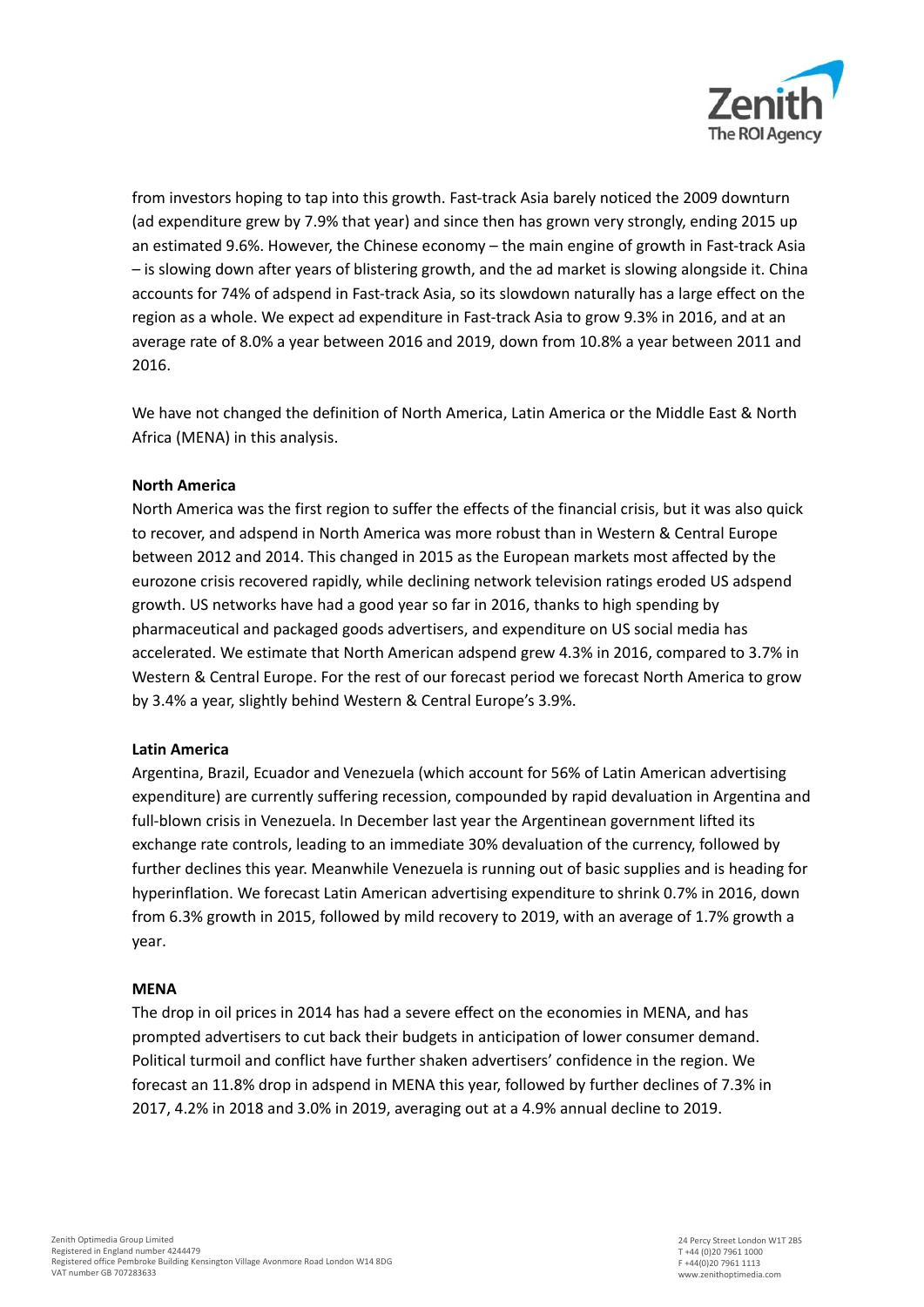



*Source: Zenith* 

Of the various blocs, MENA is the clear underperformer, while the clear outperformers are Eastern Europe & Central Asia and Fast-track Asia. The other blocs range gradually from growing slowly (Latin America) to solidly but unspectacularly (Western & Central Europe).

# **Forecast by leading advertising markets**

The US will the leading contributor of new ad dollars to the global market over the next three years, making up in scale what it lacks in speed. China will come second, combining large scale and rapid growth. Between 2016 and 2019 we forecast global advertising expenditure to increase by US\$73 billion in total. The US will contribute 28% of this extra ad expenditure and China will contribute 25%, followed by Indonesia, the UK, and India and the Philippines, which will each contribute 4%.

Five of the ten largest contributors will be Rising Markets\*, and between them they will contribute 38% of new adspend over the next three years. Overall, we forecast Rising Markets to contribute 54% of additional ad expenditure between 2016 and 2019, and to increase their share of the global market from 38% to 40%.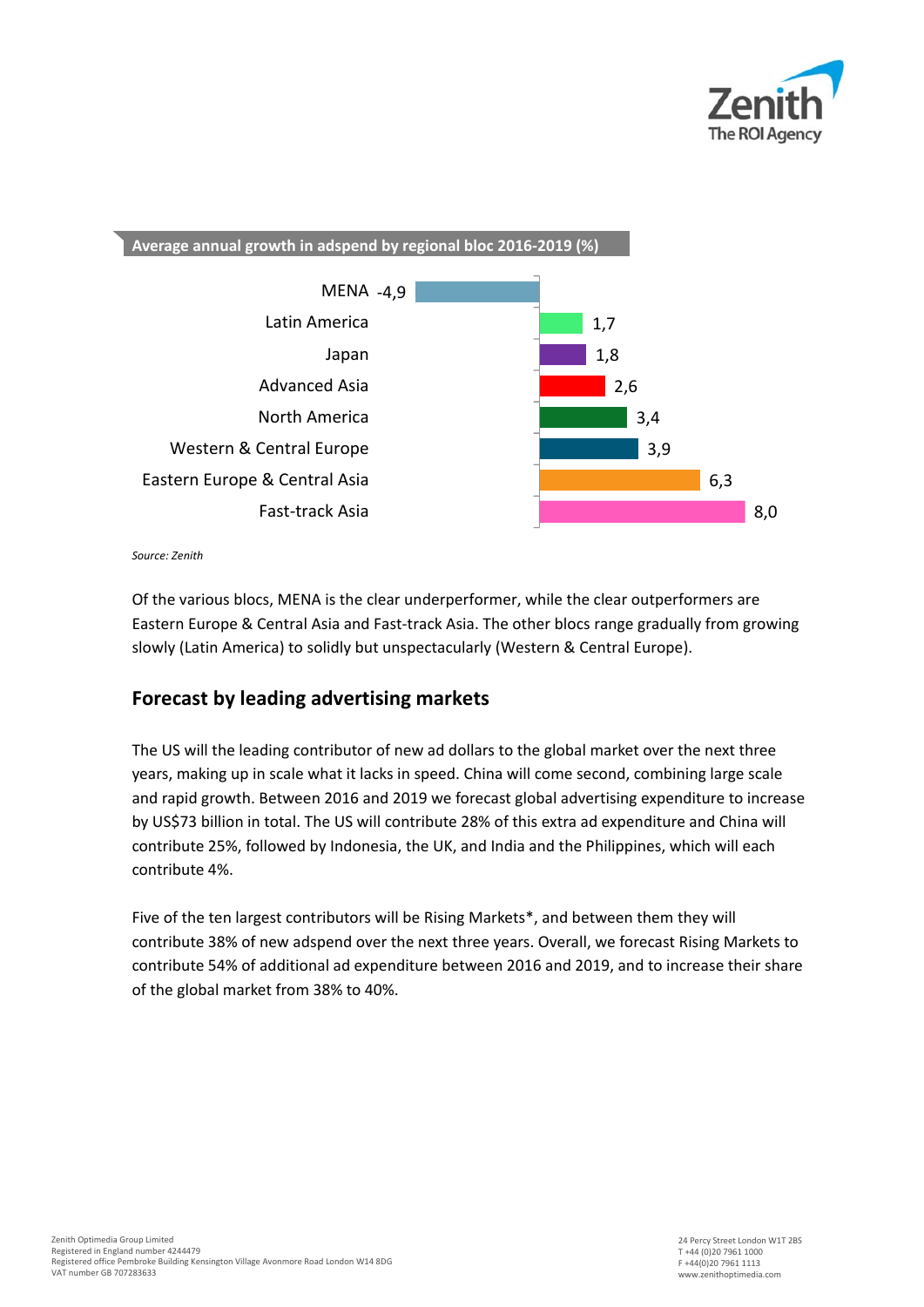



*Source: Zenith* 

**Top ten ad markets**

L

The top seven advertising markets will remain stable between 2016 and 2019. Australia will overtake France to take eighth place in 2019, pushing France down to ninth, while Indonesia will overtake Canada to take tenth place in 2018.

| USSm, current prices. Currency conversion at 2015 average rates. |               |                |                 |               |                |
|------------------------------------------------------------------|---------------|----------------|-----------------|---------------|----------------|
| 2016                                                             |               | <b>Adspend</b> | 2019            |               | <b>Adspend</b> |
| 1                                                                | <b>USA</b>    | 190,835        | $\mathbf{1}$    | <b>USA</b>    | 211,661        |
| $\overline{2}$                                                   | China         | 80,141         | $\overline{2}$  | China         | 98,214         |
| 3                                                                | Japan         | 37,066         | 3               | Japan         | 39,141         |
| 4                                                                | <b>UK</b>     | 26,156         | 4               | <b>UK</b>     | 29,294         |
| 5                                                                | Germany       | 22,085         | 5               | Germany       | 23,786         |
| 6                                                                | <b>Brazil</b> | 13,195         | $6\phantom{1}6$ | <b>Brazil</b> | 13,621         |
| 7                                                                | South Korea   | 11,561         | $\overline{7}$  | South Korea   | 12,425         |
| 8                                                                | France        | 11,383         | 8               | Australia     | 11,882         |
| 9                                                                | Australia     | 10,996         | 9               | France        | 11,686         |
| <b>10</b>                                                        | Canada        | 9,141          | 10              | Indonesia     | 10,690         |

*Source: Zenith* 

## **Global advertising expenditure by medium**

The internet is still the fastest growing medium by some distance. We estimate that internet adspend has grown 16% year on year in 2016, and we forecast an average growth rate of 11% a year between 2016 and 2019. Internet advertising accounts for 33.8% of global ad expenditure in 2016, up from 30.3% in 2015. By 2019 we expect internet advertising to attract 41.4% of all global advertising, after overtaking television to become the world's largest advertising medium in 2017.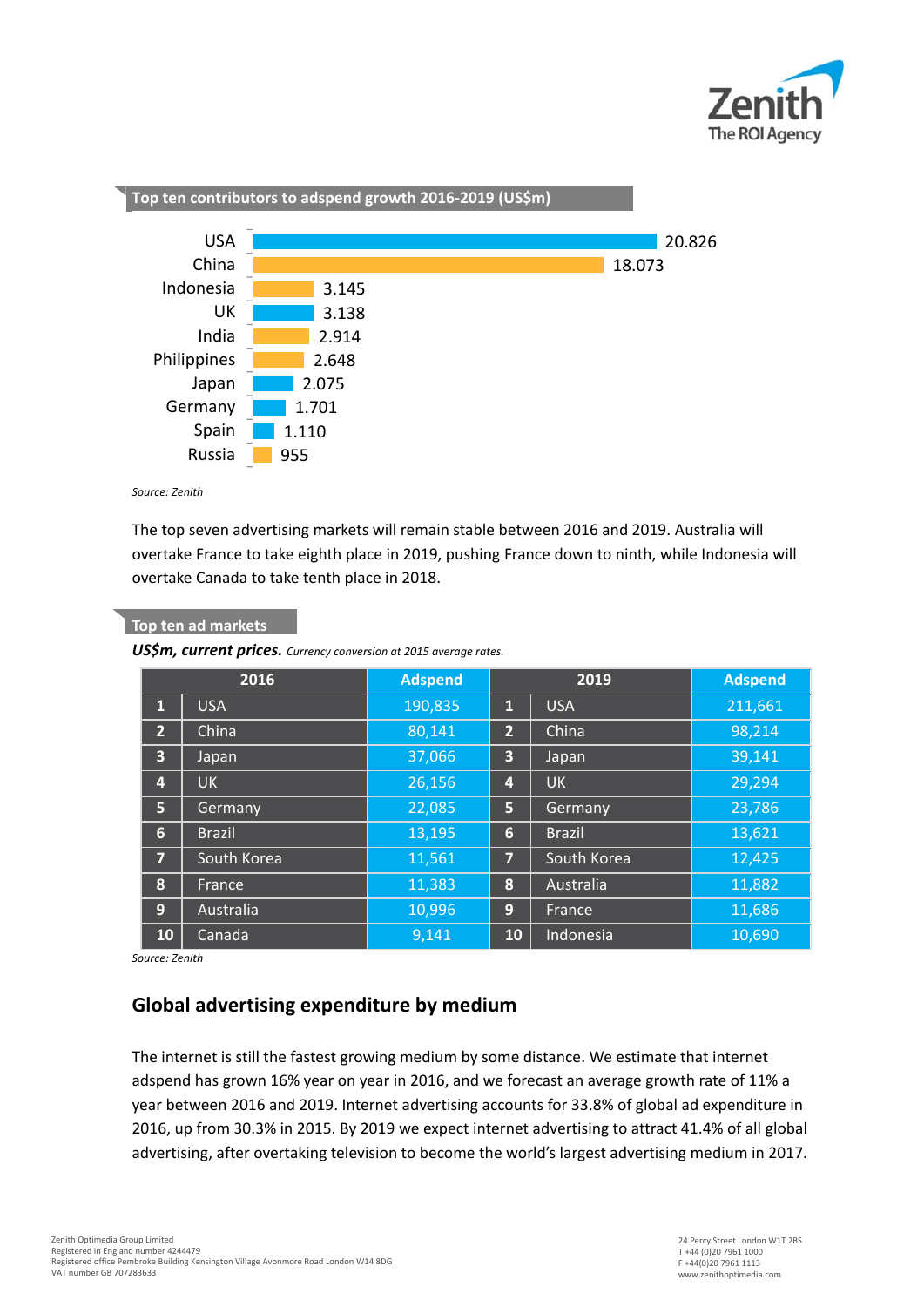



**Internet adspend by type 2016-2019 (US\$ billion)**

*Source: Zenith* 

Display is the fastest-growing internet sub-category, with 13% annual growth forecast to 2019. Here we include traditional display (such as banners), online video and social media. All three types of display have benefited from the transition to programmatic buying, which allows agencies to target audiences more efficiently and more effectively, with personalised creative. We think that traditional display peaked in 2015, however, and forecast an average of 1.2% annual decline to 2019. This means that online video and social media will be the sole sources of growth for display advertising over the next three years. Fortunately these are growing very quickly: we predict online video advertising will grow by 18% a year on average between 2016 and 2019, while social media will grow 20%.

The sudden decline in traditional display is a result of the rapid transition to mobile advertising. Banner ads are much less effective on mobile devices than on desktops – consumers find them more intrusive, and are more likely to click on them by accident than by design. Online video, by contrast, is benefiting from the increasing availability of high-quality content, and improvements to the mobile viewing experience, such as better displays and faster connections. And for many consumers, checking their mobile devices for social media has become a regular, ingrained habit, while social media ads blend seamlessly into their mobile app newsfeeds.

We expect paid search to grow at an average rate of 11% a year to 2019, driven by continued innovation from the search engines, such as personalising search results, automatically matching search terms to content available on advertiser websites, and enhancing local and real-time search.

Online classified lags slightly behind search, and we forecast 9% annual growth to 2019.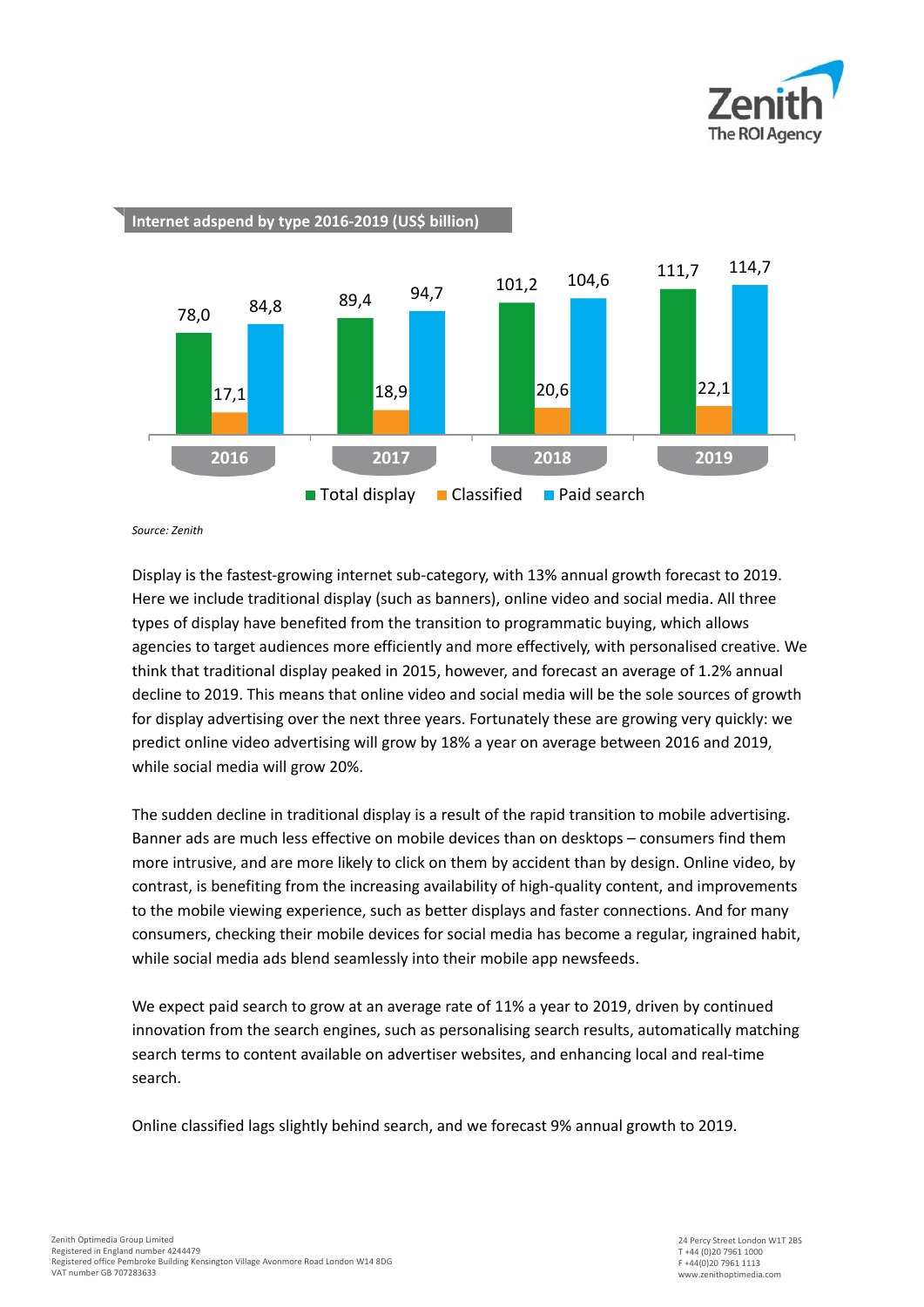

Looking at internet adspend by device reveals the dramatic ascent of mobile advertising (by which we mean all internet ads delivered to smartphones and tablets, whether display, classified or search, and including in-app ads). We estimate that mobile advertising grew 48% in 2016, after 94% growth in 2015, and we forecast an average annual growth rate of 26% a year between 2016 and 2019, driven by the rapid spread of devices and improvements in user experiences. By contrast we forecast desktop internet advertising to shrink at an average rate of 4% a year as advertisers follow consumers to mobile.

We estimate global expenditure on mobile advertising at US\$80 billion in 2016, representing 44.4% of internet expenditure and 15.0% of total advertising expenditure (this total excludes a few markets where we don't have a breakdown by medium). By 2019 we forecast mobile advertising to grow to US\$160 billion, well ahead of desktop's US\$88 billion total, having overtaken desktop in 2017. Mobile will account for 64.5% of internet expenditure and 26.7% of all expenditure in 2019.



*Source: Zenith*

Since it began in the mid-1990s, internet advertising (both desktop and mobile) has principally risen at the expense of print. Over the last ten years internet advertising has risen from 7% of total global spend (in 2006) to 34% (in 2016). Meanwhile newspapers' share of global spend has fallen from 28% to 11%, while magazines' has fallen from 13% to 6%. Print titles will continue to lose market share as their readers continue to move to online versions of the print brands or other forms of information and entertainment entirely. We predict newspapers and magazines will continue to shrink at average rates of 5% and 4% a year respectively between 2016 and 2019, ending with respective 8% and 5% market shares.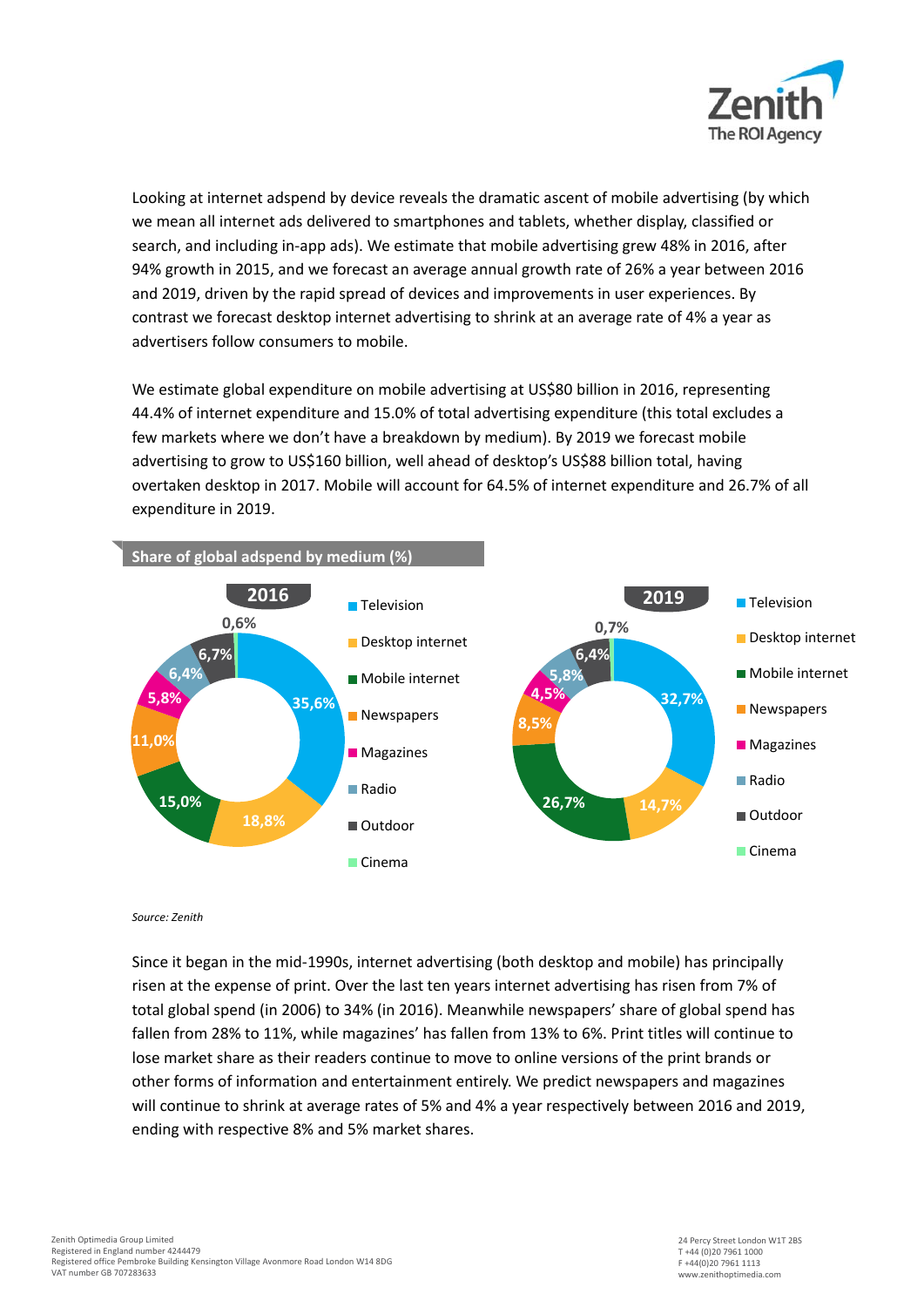

Note that our figures for newspapers and magazines include only advertising in printed editions of these publications, not on their websites, or in tablet editions or mobile apps, all of which are picked up in our internet category. The performance of print editions does not describe the overall performance of newspaper and magazine publishers.

Television is currently the dominant advertising medium, attracting 36% of total spend in 2016. As mentioned earlier, however, we now expect the internet to overtake television to become the largest medium in 2017. Looking at the ad market as a whole, including search and classified, we think television's share peaked at 39.4% in 2012, estimate it at 35.6% in 2016, and by 2019 expect it to fall back to 32.7%, its lowest share since 1990.

However, one of the reasons for television's loss of share is the rapid growth of paid search, which is essentially a direct response channel (together with classified), while television is the preeminent brand awareness channel. Television does not compete directly against search, and indeed the two can complement each other, for example by running paid search activity to take advantage of the increase in searches driven by a television campaign. Taking internet classified and search out of the picture, television will remain the principal display medium for many years to come. We estimate television accounted for 44.0% of display expenditure in 2016, and will attract 42.3% in 2019.

If we consider audiovisual advertising as a whole – television plus online video – we see that it is in fact gaining share of display advertising. Television offers unparalleled capacity to build reach, while online video offers pinpoint targeting and the potential for personalisation of marketing messages. Both are powerful tools for establishing brand awareness and associations. We estimate that audiovisual advertising accounted for 49.1% of display advertising in 2016, up from 43.8% in 2010, and expect its share to reach 49.9% in 2019.



## **Contribution to global growth in adspend by medium 2016-2019 (US\$ million)**